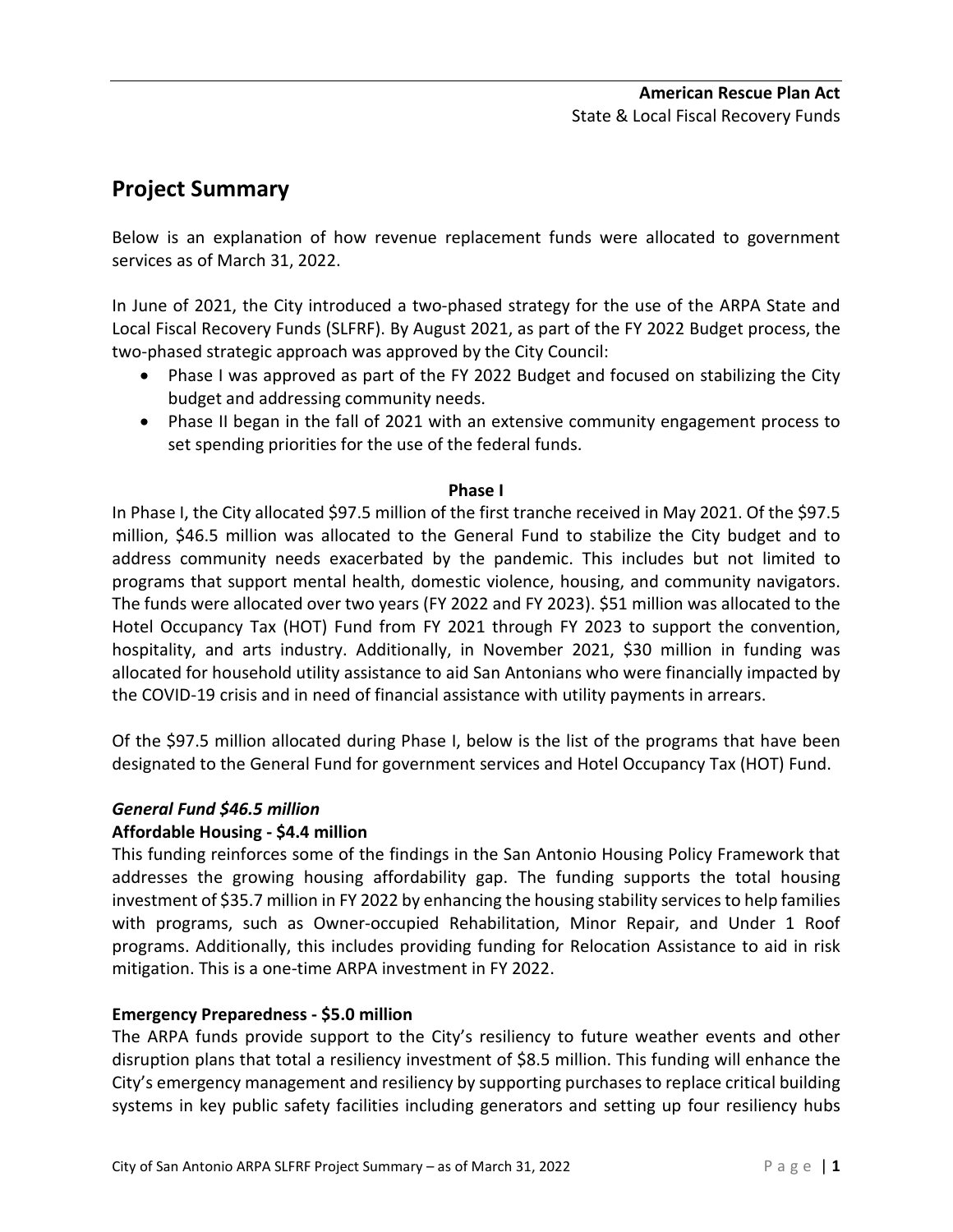strategically located across the city. As an example, the resiliency hubs can serve as a warming or cooling site in the event of a weather emergency. This is a one-time ARPA investment in FY 2022.

# **Homelessness - \$464 thousand**

This supports the City's \$32.5 million in homelessness funding. This enhances support to the Partners with South Alamo Regional Alliance for the Homeless (SARAH) to divert households from entering homeless emergency shelters. The program assists individuals and families with immediate needs such as rent, utility assistance, or hotel vouchers to quickly stabilize housing situations. This will help leverage additional private philanthropy funds secured by SARAH for the Diversion Program. This is a one-time ARPA investment in FY 2022.

Additionally, the City is enhancing contract monitoring with two positions to monitor and work with nonprofit organizations in effectively and efficiently using funding allocated to support the City's policy priorities and ensure compliance with local, state, and federal regulations and federal grant deliverables. This funding covers support in FY 2022 and FY 2023.

# **311 Customer Service Operations - \$919 thousand**

The City is enhancing it's 311 Call Center with seven customer service positions to increase efficiency and satisfaction in customer service when responding to resident requests for information. This funding covers support in FY 2022 and FY 2023.

## **Community Navigators - \$2.7 million**

This funding supports a navigator program to assist older adults, families, and individuals. Older adults will be connected to financial counseling services focusing on issues facing older adults including identity theft, scams, and reverse mortgages. Families will be provided assistance with fair housing, housing navigations services, and homeless individuals will be connected to services including shelter, mental health, domestic violence, and job training resources. This funding covers support in FY 2022 and FY 2023.

## **Mental Health Coordinated Response - \$3.4 million**

This funding will provide an alternative response to police calls by introducing a dedicated multidisciplinary response team to address mental health calls in one of the six police substations. The On-Scene Crisis Response/Coordinated Response Pilot Program will enhance the City's response to mental health calls by expanding staffing levels to the Mobile Integrated Healthcare (MIH) Program for a paramedic to provide treatment to individuals suffering from acute behavioral and/ or emotional disorders. Additionally, clinicians are added to be on-scene community advocates that will be trained in rapid intake and triage to identify if a person needs a more intensive clinical intervention and notify specialized services when appropriate. Also, included is overtime for police officers and equipment to support the coordinated pilot program. This funding covers support in FY 2022 and FY 2023.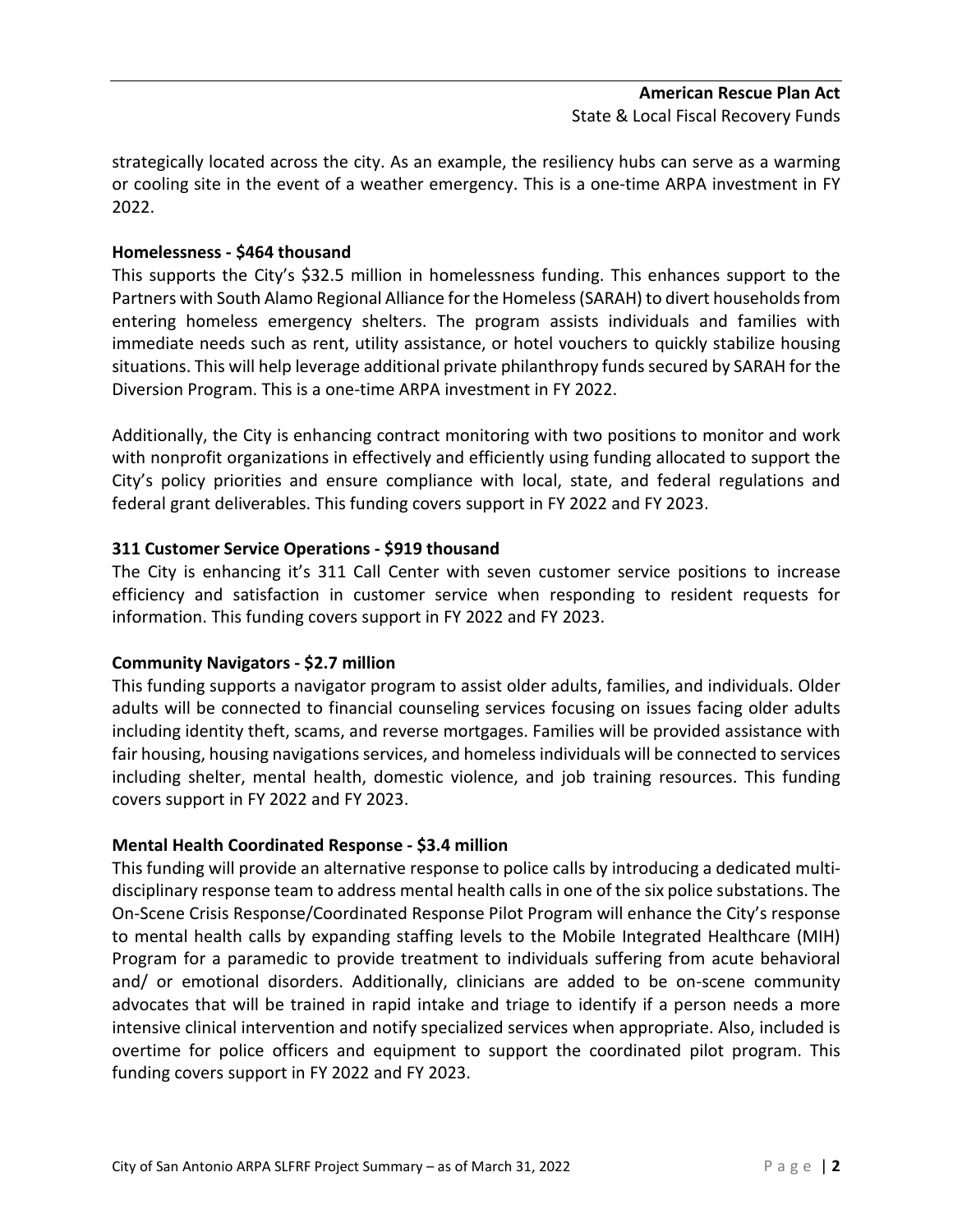# **Domestic Violence Expansion - \$7.6 million**

Funding supports twenty-seven positions to expand hours for domestic violence calls to include evenings and weekends, additional case management and wrap around services, stronger evaluation and data driven strategies, and enhanced community education initiatives focused on prevention. Additionally, these crisis community advocates will respond alongside police officers on calls related to domestic violence. This funding covers support in FY 2022 and FY 2023.

# **Vision Zero Crossings - \$5.2 million**

Vision Zero pedestrian safety improvements will support design, vehicle and pedestrian traffic counts, and some construction of mid-block crossings across eight corridors to address severe pedestrian injury areas, which were identified by the City's Vision Zero 2020 Severe Pedestrian Injury Report. The projects will take place in areas of persistent poverty, which are disproportionately impacted by severe pedestrian injuries and fatalities. The safety improvements will facilitate crossings to places that people want to go but that are not well served by the existing traffic network. This is a one-time ARPA investment in FY 2022.

# **Telemedicine Emergency Medical Services - \$2.1 million**

Leveraging Telemedicine Technology for Emergency Medical Services (EMS) calls to expand a Clinical Dispatcher Pilot Program that increases access to emergency response services through telemedicine with eight clinical dispatchers that primarily serve low-income communities and communities of color. The program frees ambulance and paramedic resources to respond to critical emergencies. This funding covers support in FY 2022 and FY 2023.

## **Metro Health Strategic Growth Plan - \$5.0 million**

In response to the pandemic-related lessons learned around health disparities, health equity, and social justice and to capitalize on additional funding for public health, Metro Health developed its Strategic Growth Plan as an expansion to the department's Strategic Plan. This expansion includes additional programs and initiatives in the areas of Mental Health, Health Justice, Access to Care, and Technology Infrastructure. Funds in the amount of \$5.0 million will support some of these initiatives within the Metro Health Strategic Growth Plan from FY 2023 and FY 2024. The specific initiatives to be supported by this allocation will be identified as part of the City's FY 2023 Budget Process.

## **Street Maintenance - \$9.7 million**

This allocation supports the City's total investment of \$110 million in street maintenance. The annual program serves to prolong the useful life of streets by mitigating deteriorating pavement conditions caused by age, utility cuts, and underlying soil conditions. This funding covers support in FY 2022 and FY 2023.

## *Hotel Occupancy Tax (HOT) Funds - \$51 million*

COVID-19 had an unprecedented impact on the Hotel Occupancy Tax (HOT) Revenues. The City experienced a 44% decline in FY 2020. In April of 2020, the City Manager implemented a hiring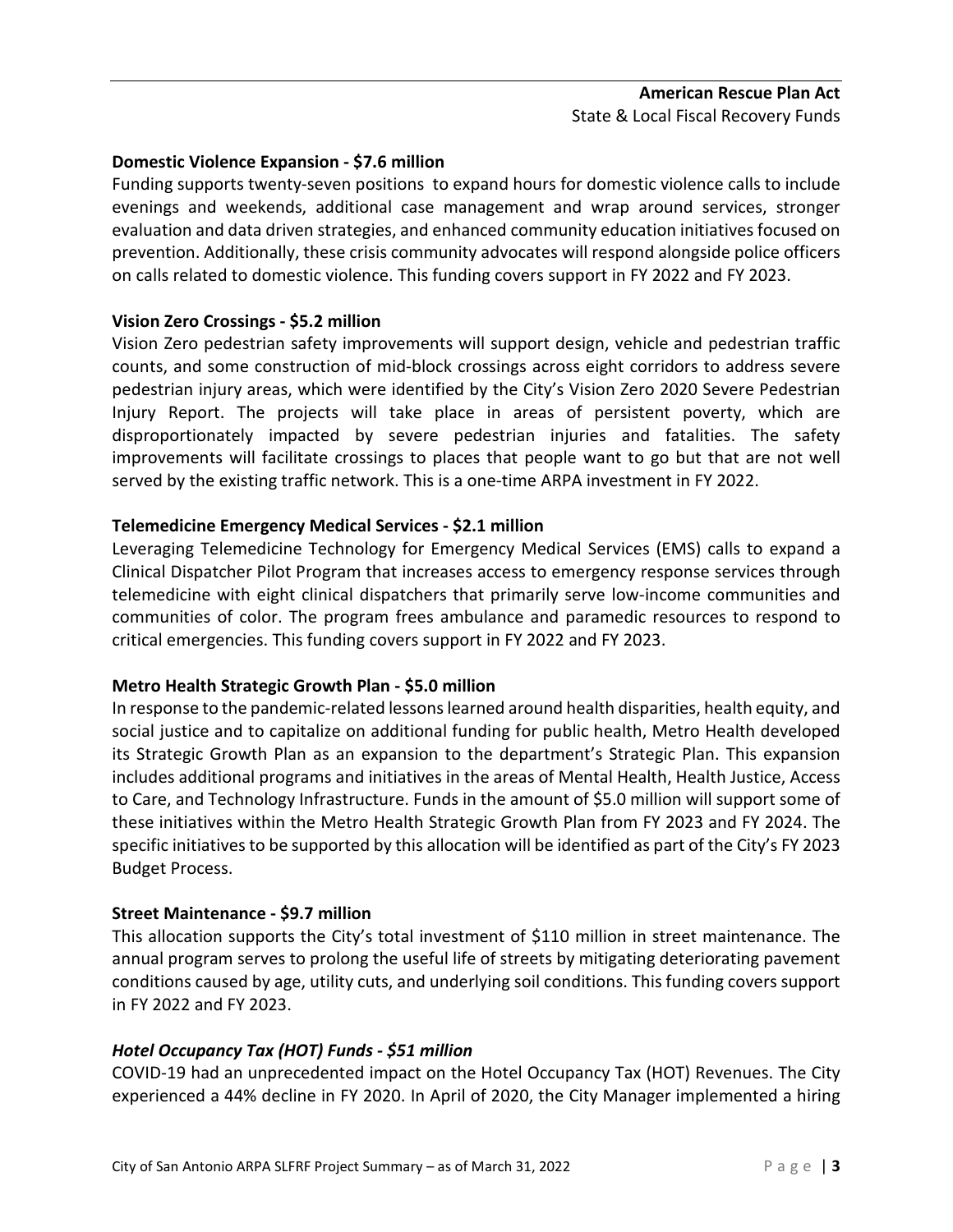## **American Rescue Plan Act** State & Local Fiscal Recovery Funds

freeze due to budgetary and service impacts resulting in the furlough of 266 employees from departments funded by the HOT Funds, including Convention & Sports Facilities, Alamodome, and Arts & Culture. This funding provided support for tourism, convention center activities, and the Arts in FY 2021, and will provide continued support through FY 2024.

In FY 2021, the City utilized \$12.7 million for the purposes of providing support to the HOT Funds to ensure continuity of vital government services. In FY 2021, SLFRF revenue replacement funds were utilized to support the cost of operations for the Convention Center and the Alamodome due to a decline in tourism and conventions activities that occurred. Additionally, SLFRF supported the return of employees at the Convention Center.

The City allocated \$38.2 million from FY 2022 through 2024 to the HOT funds to continue to ensure continuity of vital government services to support the cost of operations for the Convention Center and the Alamodome due to a decline in tourism and conventions activities, as well as arts and cultural programming across the City.

Below is the list of the programs that have been allocated to the HOT Funds for government services.

# **Convention Facilities Fund Support - \$24.3 Million**

Support to restore funding and staffing levels to sustain upcoming conventions and events at the Convention Center and Alamodome.

# **Visit San Antonio – Tourism - \$6.6 Million**

Support for the Destination Marketing Agreement with Visit San Antonio. Visit San Antonio is a main source of marketing destination information on the city and local events, which provides interaction with current visitor and potential travelers choosing San Antonio for their destination.

# **Hosting Obligations - \$4.8 Million**

Provides supplemental funding to support major conventions, meetings, and/ or events to successfully ensure the selection of San Antonio as the destination for annual meetings, conventions, and/ or special events.

## **Arts - \$2.6 Million**

This allocation supports arts agencies to FY 2019 funding levels from the City of San Antonio's arts and cultural institutions, events, programming, and local artists. City-funded arts and cultural organizations increase awareness of the impact and value of arts and culture to the City by hosting thousands of events, including classes, performances, exhibits, festivals, and workshops each year. These activities enrich the quality of life in San Antonio by connecting and engaging residents and visitors with local artists, thereby helping to make San Antonio an exciting place to live and visit.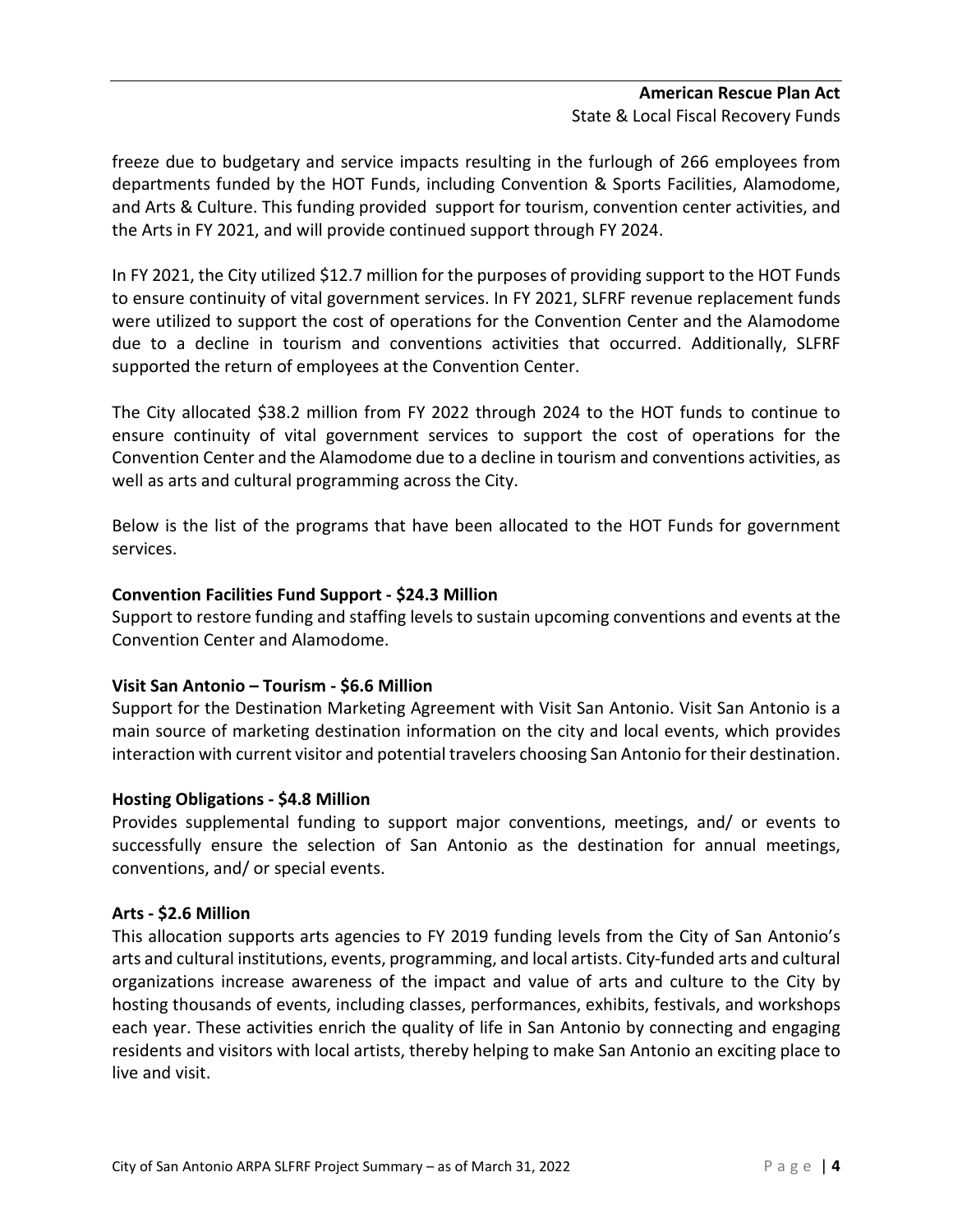## **American Rescue Plan Act** State & Local Fiscal Recovery Funds

#### **Phase II**

On October 20, 2021, the City Council was briefed and presented with a potential spending framework, strategic guiding principles, and a community input plan for the use of SLFRF. As part of Phase II, during the month of November 2021, the City engaged the community to obtain feedback on the use of SLFRF.

The City hosted eight community meetings and conducted outreach to seniors to gather feedback from residents regarding their priorities for the use of SLFRF. A survey was made available from November 18 through December 1, 2021. A total of 2,417 surveys were completed and 593 residents participated at the town hall meetings through audience live polling.

In addition, the City Council requested that the Small Business Advisory Commission (SBAC) be engaged to discuss the needs and priorities of small businesses impacted by COVID-19. Three public meetings with the SBAC were held on November 17, November 29, and December 4, 2021, to garner input from the small business community. SBAC received input from a small business survey, two written statements and comments during the three listening sessions. The report summarizing the results of the community input and the SBAC presentation can be found on the City's ARPA website at [https://covid19.sanantonio.gov/What-Were-Doing/ARPA.](https://covid19.sanantonio.gov/What-Were-Doing/ARPA)

On December 9, 2021, staff presented the results of the Community Input and SBAC meetings to the City Council and City Council provided feedback on spending priorities. On January 26, 2022, staff presented a recommended spending framework reflecting the Community and City Council input. After the input was provided by the City Council at these two meetings, the City Council approved the spending framework for the remaining amount of \$199.4 million on February 3, 2022 as illustrated in the following table:

| <b>Fiscal Recovery Phase II</b><br><b>Spending Framework - Category</b> | <b>Amount</b><br>(In Millions) |
|-------------------------------------------------------------------------|--------------------------------|
| COVID-19 Response/Emergency Preparedness                                | \$<br>50.00                    |
| Infrastructure                                                          | 45.80                          |
| Small Business <sup>1</sup>                                             | 26.25                          |
| Mental Health <sup>1</sup>                                              | 26.00                          |
| <b>Emergency Housing Assistance</b>                                     | 10.00                          |
| <b>Employee Retention</b>                                               | 10.00                          |
| Youth <sup>1</sup>                                                      | 10.00                          |
| <b>Continuation of Domestic Violence Programs</b>                       | 8.84                           |
| Arts <sup>1</sup>                                                       | 5.00                           |
| Seniors $1$                                                             | 5.00                           |
| Non-Profit Social Services <sup>1</sup>                                 | 2.50                           |
| <b>Total Allocation</b>                                                 | S<br>199.39                    |

*1Implementation Plans are being discussed at the City Council Committee Meetings.*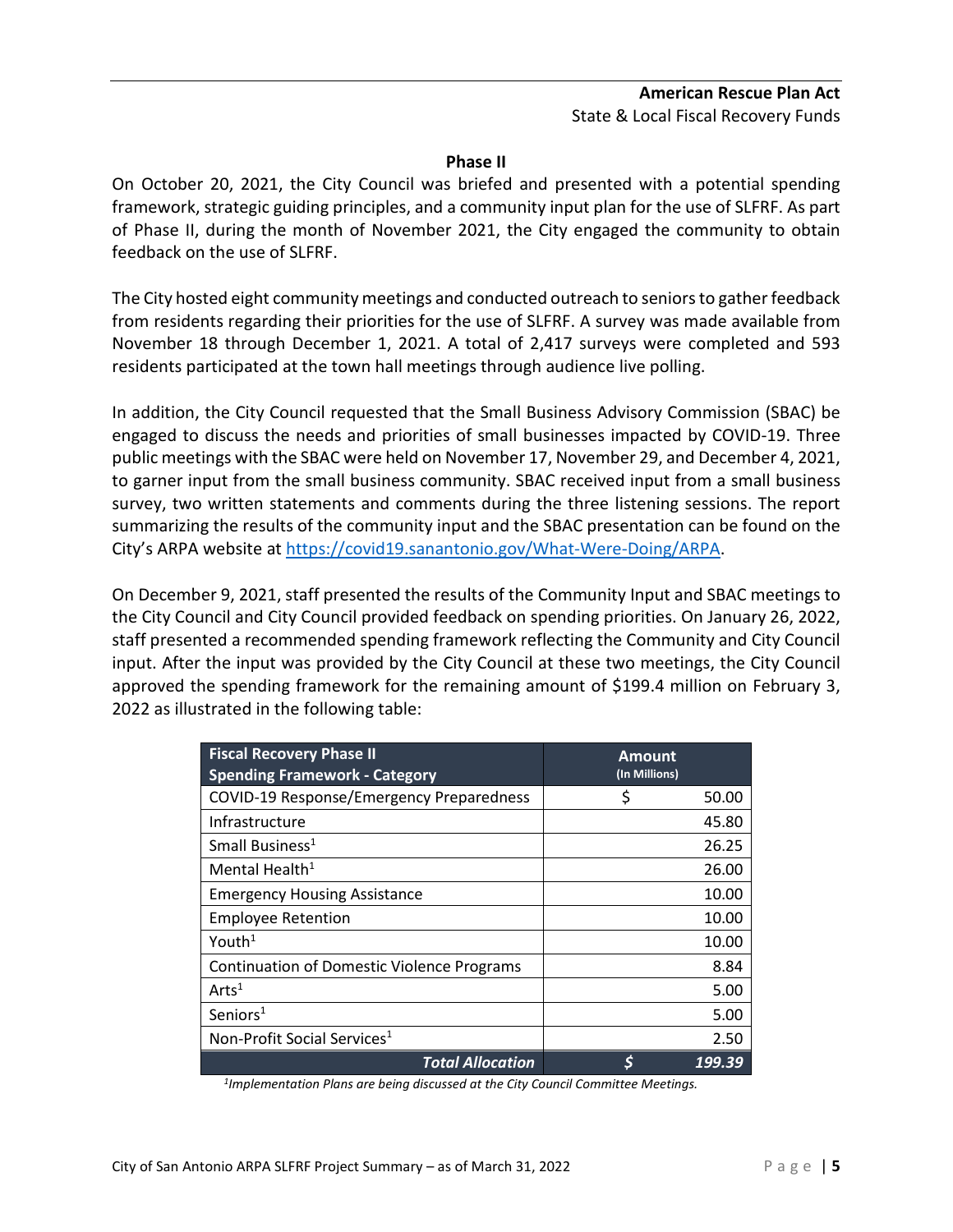As part of the spending framework, the City Council identified six spending categories for further discussion at City Council Committees with the goal of defining specific goals and outcomes that the SLFRF should drive. A policy discussion with the City Council took place on March 22, 2022 prior to the Council Committees beginning their work. The task give to each of the Council Committees is described below:

- Provide policy direction to City staff to develop a plan for each of the expense categories (Youth, Seniors, Mental Health, Non-Profits, Small Business, and Arts) that will:
	- o Identify a COVID-19 impact
	- $\circ$  Respond to impact identified, benefit those impacted, and promote equitable outcomes
	- o Define key outcome goals and performance indicators
	- $\circ$  Include a 4-year implementation plan (all funds should be committed by December 2024 and spent by December 2026)
- Present recommendation to City Council for approval by no later than the fall of 2022.

The Section below provides a description of the spending framework approved by City Council on February 3, 2022.

# **COVID-19 Response - \$50 Million**

This allocation provides support to aid in the City's COVID-19 response for the community and City employees with one-time funding in FY 2022. Community services provide testing sites, contact tracing, and vaccine incentives. Support for City employees provides personal protective equipment, employee testing, and vaccine incentives. This funding also includes administrative budget components for the management, oversight, and reporting of ARPA grants, which provides support from FY 2022 through FY 2025.

# **Infrastructure - \$45.8 Million**

This allocation provides support in the amount of \$13.8 million for streets and bridges and \$32 million for three capital projects. The three capital projects are listed below:

- Morgan's Wonderland \$15 million to support the construction of a new pediatric care center, new park amenity and park enhancements. Morgan's Wonderland is a theme park that welcomes everyone and was built to provide and create an atmosphere of inclusion for those with and without disabilities while encouraging everyone to gain a greater understanding of one another. At this theme park children and adults with special needs have access to facilities that enable them to enjoy outdoor recreation fully.
- Educare San Antonio \$7 million for the design and construction a 40,000 square foot state-of-art infant, toddler, preschool, and kindergarten site.
- Texas Biomedical Research Institute \$10 million for campus infrastructure improvements.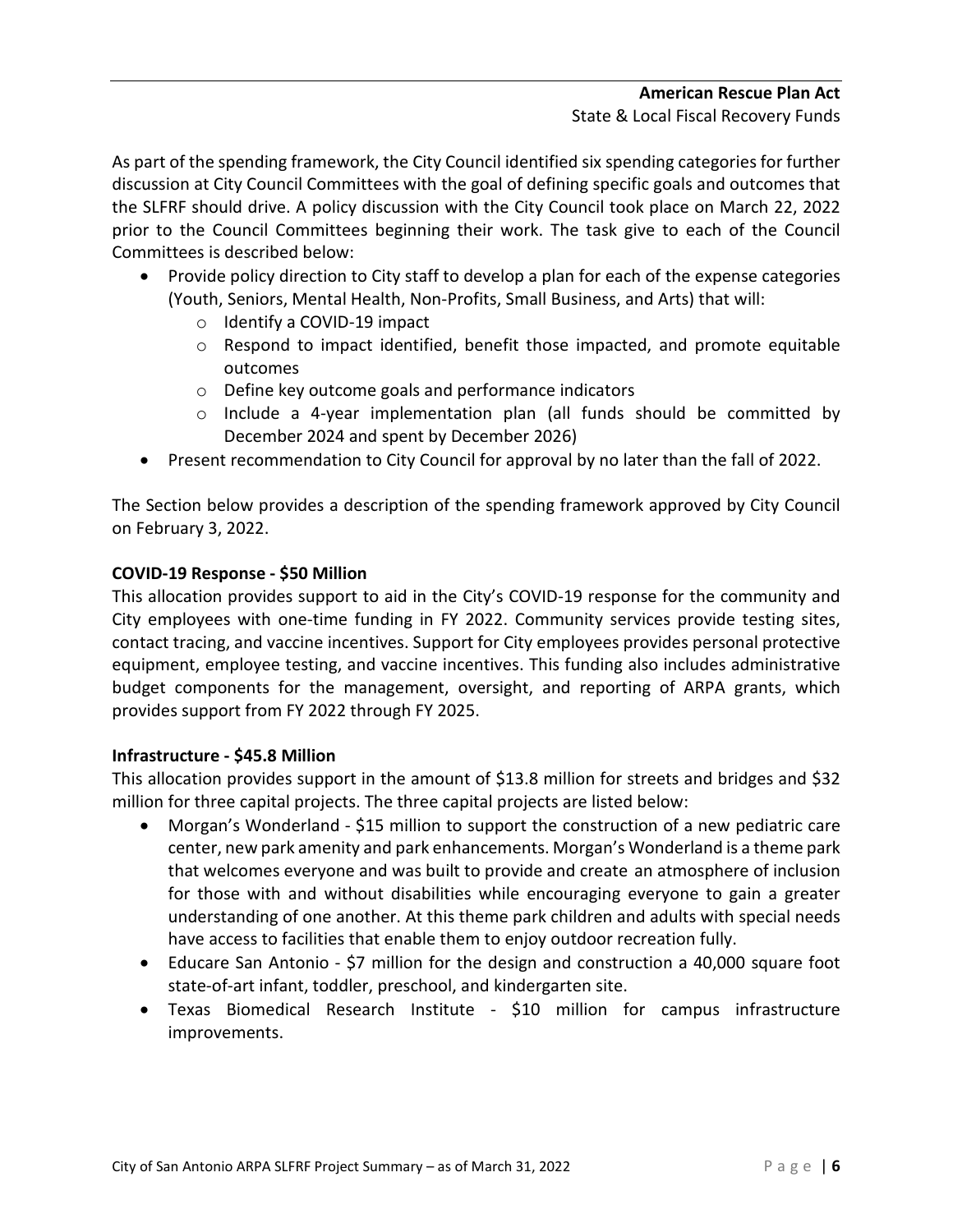# **American Rescue Plan Act** State & Local Fiscal Recovery Funds

#### **Emergency Housing Assistance - \$10 Million**

Provides support to the City's Emergency Housing Assistance Program to for tenants to pay for rent and mortgage. Support primarily benefits families at or below 80% Average Median Income (AMI), households in historically redlined areas and those facing eviction. The program focuses on addressing the housing security needs for lower-income households that have been exacerbated by the COVID-19 pandemic.

#### **Employee Retention - \$10 Million**

Provides support for an investment in our City employees with an employee compensation, benefits, and retention program. With feedback from both our Employee Management Committee and our larger employee population, we hope to build a compensation and benefits package that brings maximum value to our City employees and serves to recognize each of them for the value they bring to the organization.

#### **Continuation of Domestic Violence Programs - \$8.8 Million**

Funding supports the Domestic Violence Program Expansion that was approved in the FY 2022 Budget with SLFRF funds. This program expansion extends service victim advocacy and crisis response team hours in three of the six police substations. This funding will continue this program expansion through FY 2025.

As mentioned earlier six spending categories are being discussed at three Council Committees with the goal of developing implementation plans by no later than the fall of 2022. The table below reflects the spending categories and the City Council Committees overseeing the development of the plans:

| <b>Spending Category</b>                                                       | <b>Amount</b><br>(In Millions) | <b>City Council Committee</b>                         |
|--------------------------------------------------------------------------------|--------------------------------|-------------------------------------------------------|
| <b>Mental Health</b>                                                           | 26.0                           | <b>Public Safety</b>                                  |
| <b>Small Business</b>                                                          |                                |                                                       |
| (This budget was augmented with City's Funds for a total<br>of \$30.9 Million) | 26.25                          | Economic & Workforce                                  |
| Youth                                                                          | 10.0                           | Development                                           |
| Arts                                                                           | 5.0                            |                                                       |
| <b>Seniors</b>                                                                 | 5.0                            | Community Health,<br><b>Environment &amp; Culture</b> |
| <b>Non-Profit Social Services</b>                                              |                                |                                                       |
| (This budget was augmented with City's Funds for a total<br>of \$4 Million)    | 2.5                            |                                                       |